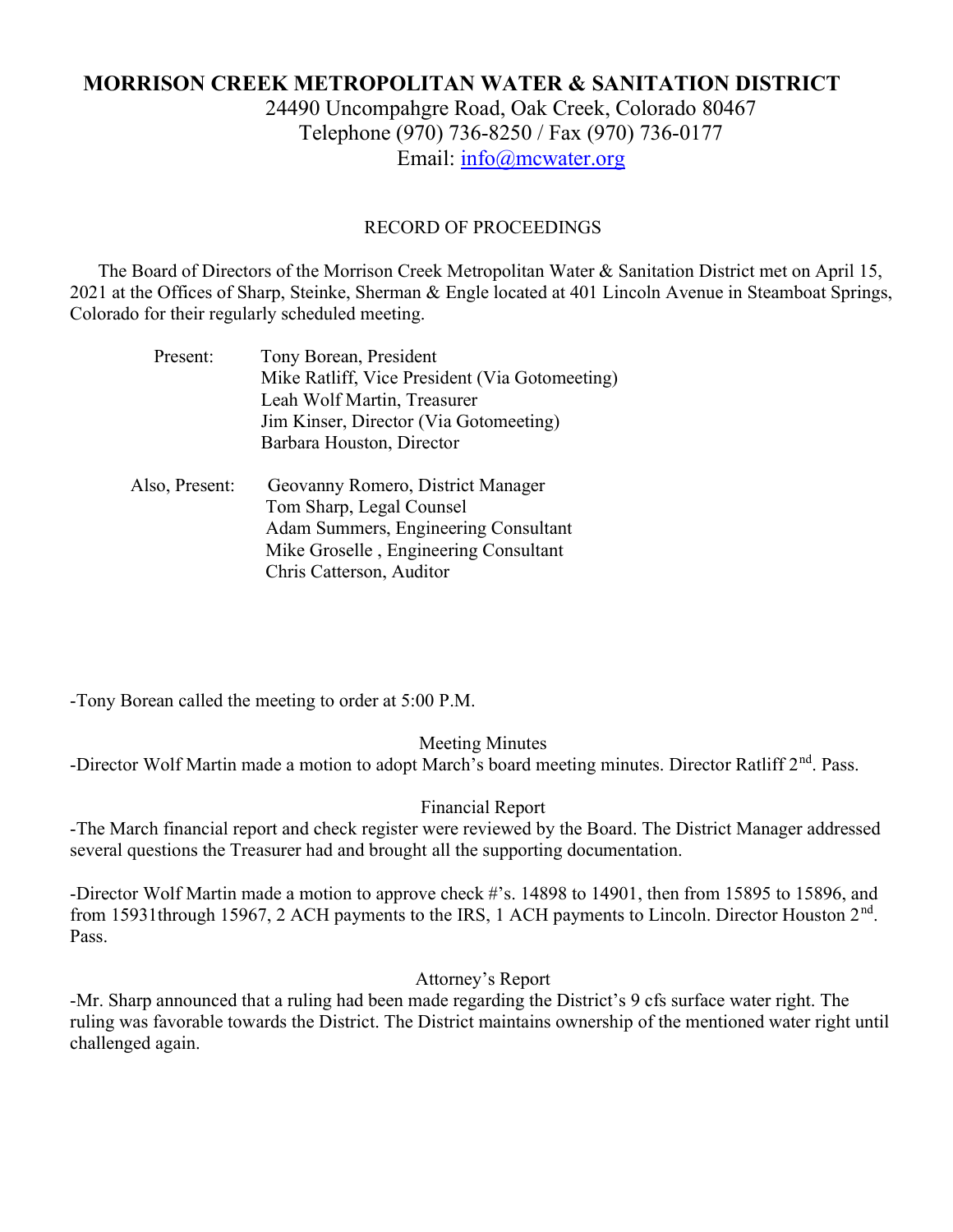-Mr. Sharp addressed prepayment of tap fees as it had come up during the previous business month. Mr. Sharp stated that the District had rules about prepayment of "Vault Impact Fees" but not necessarily for prepayment of "Tap Fees". Mr. Sharp recommended to include language on the following month' s agenda for an action item in support or against prepayment of Tap Fees.

- Mr. Sharp stated that he will have more comments on the items further down on the agenda.

## General Manager's Report

-The District Manager explained that the District had received a violation from the State of Colorado for failing to submit Bacteriological samples during the month of February. The District Manager mentioned that the samples were collected but were not submitted on time. The District will be sending a letter to its customers to report the violation during the next billing cycle. The District Manager also mentioned that some changes were made within the District to ensure timely submittals of all tests.

- The District Manager told the board that the utilization of govdeals.com to dispose of unusable items around the facilities was successful. An old pump that had been sitting on a corner at the District for many years was sold for \$75.00. The District will continue to clean up and dispose of outdated/unusable items while earning small profits. The staff has also posted for sale and old vehicle that the District has owned for over 20 years.

- The District Manager reported that the owner of Lot 88 at the Blackhorse II subdivision (William Glenhorn), had finally paid for a debt he owed the district for the last 20 years. The District released two liens held over that property and the lot had been sold since.

- The District Manager said that he will be signing the documents to update the health insurance for the District employees. He explained that the rates paid by the District will increase 3%.

- The revenues from property taxes will start being deposited under the District's Operation account at COLOTRUST. The new routing will benefit the transition when property tax can no longer be used for the enterprise.

- The Mixing Zone Study is on its final stages explained the District Manager. He stated that the results should be turned into the District during the next few days. He also mentioned that based on the conversation with the consultant, it appears that the data is beneficial for the District permit renewal with the Colorado Department of Health and Environment.

- The District Manager mentioned that during 2021 the District will see an increased rate of construction. The District has received payment for a couple of tap fees and vault agreements. There is also a proposal for a multi-family project and the sale of lots has increased drastically. The District Manager also said that he has written a summary of the construction situation in Stagecoach for realty firms.

- The District Manager stated that the District has reached its peak for influent levels at the wastewater treatment plant. During the previous week, the influent grew to 81 thousand gallons in a period of 24 hours. This amount is considerably lower than previous years he stated. Contributing factors could be the continuous mitigation of infiltration and the lack of snowpack and ground moisture. The District Manger commented that he expects 2021 to have a dry summer and that he would write a water conservation article for the Stagecoach homeowner's association newsletter.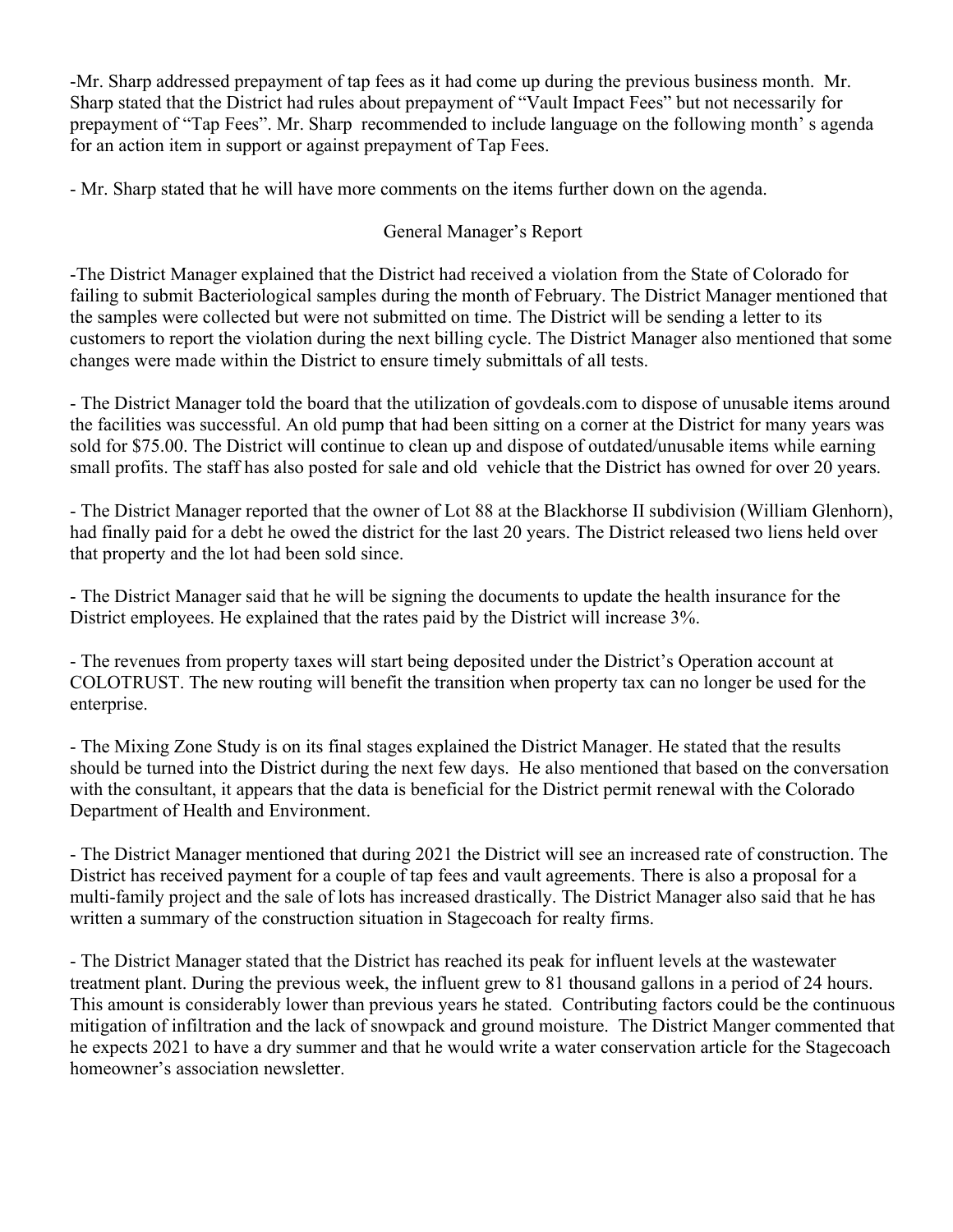### Old Business

-Mr. Summers stated that he and one of this staff engineers conducted a visit to the District's current facilities. The purpose was to conduct an onsite assessment of the future building envelope for the new wastewater treatment plant and receive guidance from the District manager as far as the layout of the new facilities. During the visit, Staff from the Morrison Creek District along with the engineers discussed more costeffective building options and a more suitable layout of the new buildings.

Director Houston asked about the state of the current facilities from which the District conducts business. The District Manager and Engineer responded that the smaller building will be removed and the state of the larger building will be determined depending on cost of teardown or retrofitting.

- Mr. Summers reported that applications for financial assistance from the Department of Agriculture and the Department of Local Affairs are still pending. The District is currently working through the application requirements to comply with the granting agencies.

- The 2020 final audit to for the Morrison Creek District was presented by the contracted auditor Mr. Chris Catterson. Mr. Catterson explained to the Board that he had not found any trace of fraud or wrong-doing within the District's finances. Mr. Catterson stated that the District's finances are in compliance with all State and Federal guidelines for government accounting. Mr. Catterson also mentioned that the District Manager and he had worked together to update the asset inventories for the District that were no longer usable or had reached its life expectancy. The auditor finally asked the District if it had acquired any debt as of the date of the meeting. The Board responded that the district was held no debt but will in the upcoming year.

- Lift Station Project. The District Manager stated that he had completed a pre-construction meeting along with the District's engineering consultant (CDC) and Duckels Construction. The District Manager mentioned that the project could begin as early as the first week of May as long as Duckels Construction obtains the necessary permits and conduct's the procurement for the necessary items. If the previously mentioned steps are not fulfilled, then construction will start towards the end of June.

### New Business

- Creation of the Water Enterprise. Counsel Sharp explained to the Board about the future creation of the Funds receiving agency to be created by the District. The "Water Activity Enterprise" will be the Grant/Loan Receiving agency for the District he explained. The purpose of this enterprise is to receive loans without having TABOR issues and taxation conflict. The enterprise will be represented by the same board as the District and will meet at the same times as the District's monthly meetings. Mr. Sharp stated that he had prepared the resolution creating the enterprise according to the observations made by the District's bond counsel. Mr. Sharp stated that the resolution is ready to be adopted by the District however there is no rush for the board to do so. The resolution must be adopted before the District acquires any debt. He also mentioned that the enterprise created by the District in 2003 should be eliminated when the new is created. - Director Ratliff made a motion to move forward and eliminate the 2003 Limited Purpose Water Activity Enterprise. Director Kinser 2<sup>nd</sup>. Pass

- Mr. Sharp told the board that the District can introduce an "availability of services" fee to all the lots who are currently served by the District (water or sewer lines closer than 100 feet) and that are vacant. The District can only apply this fee when the District has acquired debt and the revenue from such fees can only be used for reimbursement of that debt. The District would have to identify the fees following the Statute.